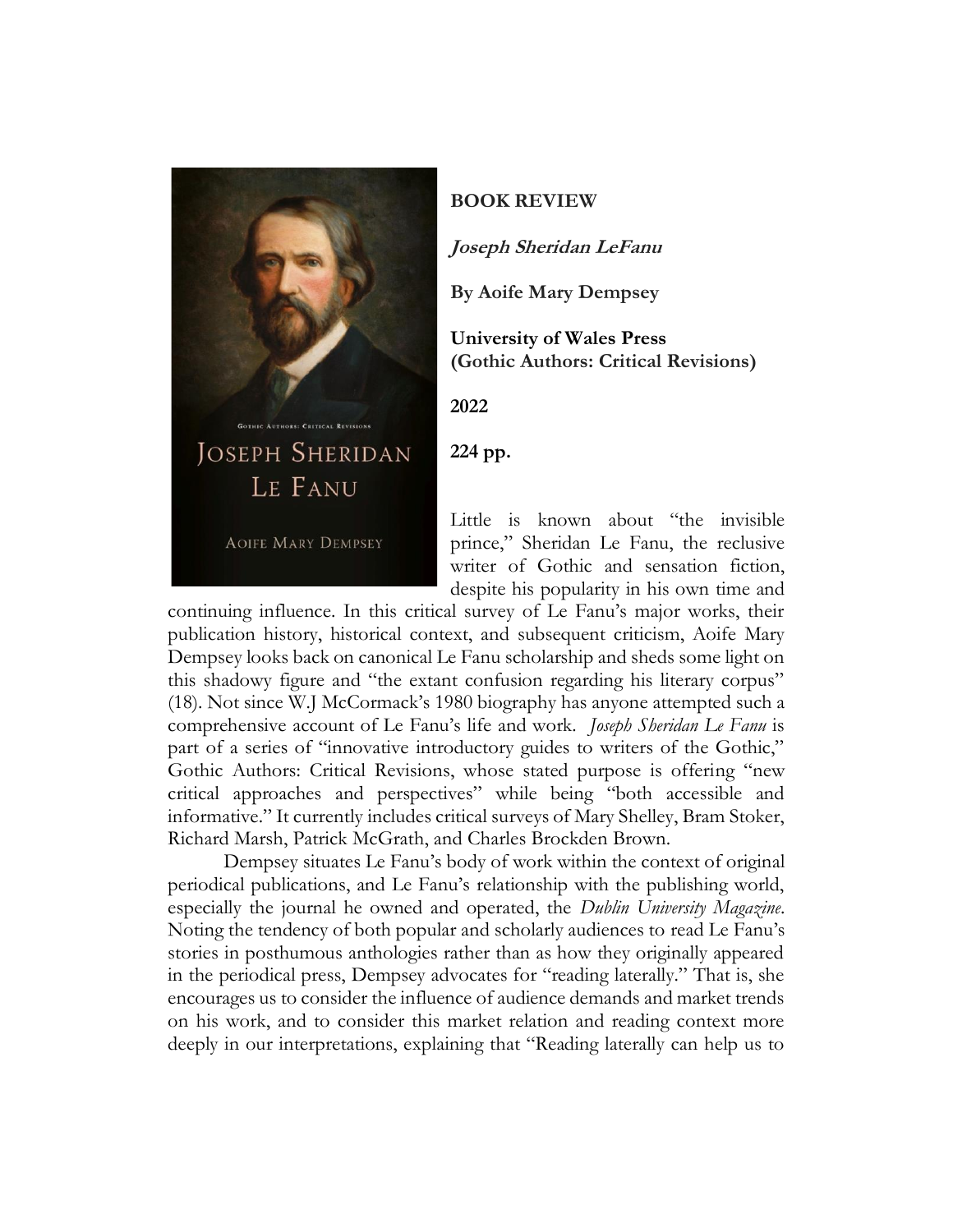understand Le Fanu's motivations and to consider how his fiction would be interpreted by his readers within the context of the articles, poems and literature present in the holistic discourse of the magazine" (144). Describing the political and aesthetic positions of the main journals in which he published, Dempsey emphasizes that these periodical contexts played an important part in Le Fanu's creative process, as well as affecting contemporary audience reception.

While some scholars have begun to consider the importance of the periodicals in which they originally appeared for understanding individual short works, Dempsey surveys Le Fanu's oeuvre with an eye towards its relationship with periodical publishing. In a sense, this is also a history of Le Fanu's engagement with the publishing industry, tracking his literary influence as not only a writer, but as an editor, publisher, friend, critic, and journalist. Dempsey outlines some of the ways, directly and indirectly, Le Fanu influenced other authors, such as Charles Dickens, Bram Stoker, James Joyce, and the Brontës.

Dempsey also points out that the context of periodical publishing is intertwined with social and political history, and her primary concern is the Irish political landscape. The intricacies and nuances of tensions between Protestants and Catholics and the evolving nature of these tensions throughout Le Fanu's lifetime is a key context Dempsey explores in depth and illustrates with close reading of his work. Informed by New Historicism, post-colonial theory, and periodical studies, Dempsey's critical method is primarily close reading as well as the aforementioned lateral reading favoured by periodical studies.

In addition to explicating the historical and periodical contexts, Dempsey provides a critical overview of Le Fanu studies to date, and offers a much-needed update, contextualizing not just Le Fanu's work, but critical trends and their influence on the field today. In essence, she gives the reader a picture of the state of Le Fanu scholarship and points to possible avenues for future research. Despite its overarching view, the book also notes where gaps exist and where more research is needed, providing useful direction for the curious student.

Now, having held their breath this long, the cultists may ask, in a collective sapphic sigh: what about *Carmilla*? They will be both delighted and disappointed at turns. *Carmilla* criticism tends to be divided between that which addresses the sexual content, and that which focuses on its connection with Irish politics. Although noting that, "Indeed, much of the story's afterlife has been due to the queer interpretation of the primary relationship, with both lay and academic readings following this line of thought" (99), and providing key sources for the curious, keeping with the Irish political context rather than the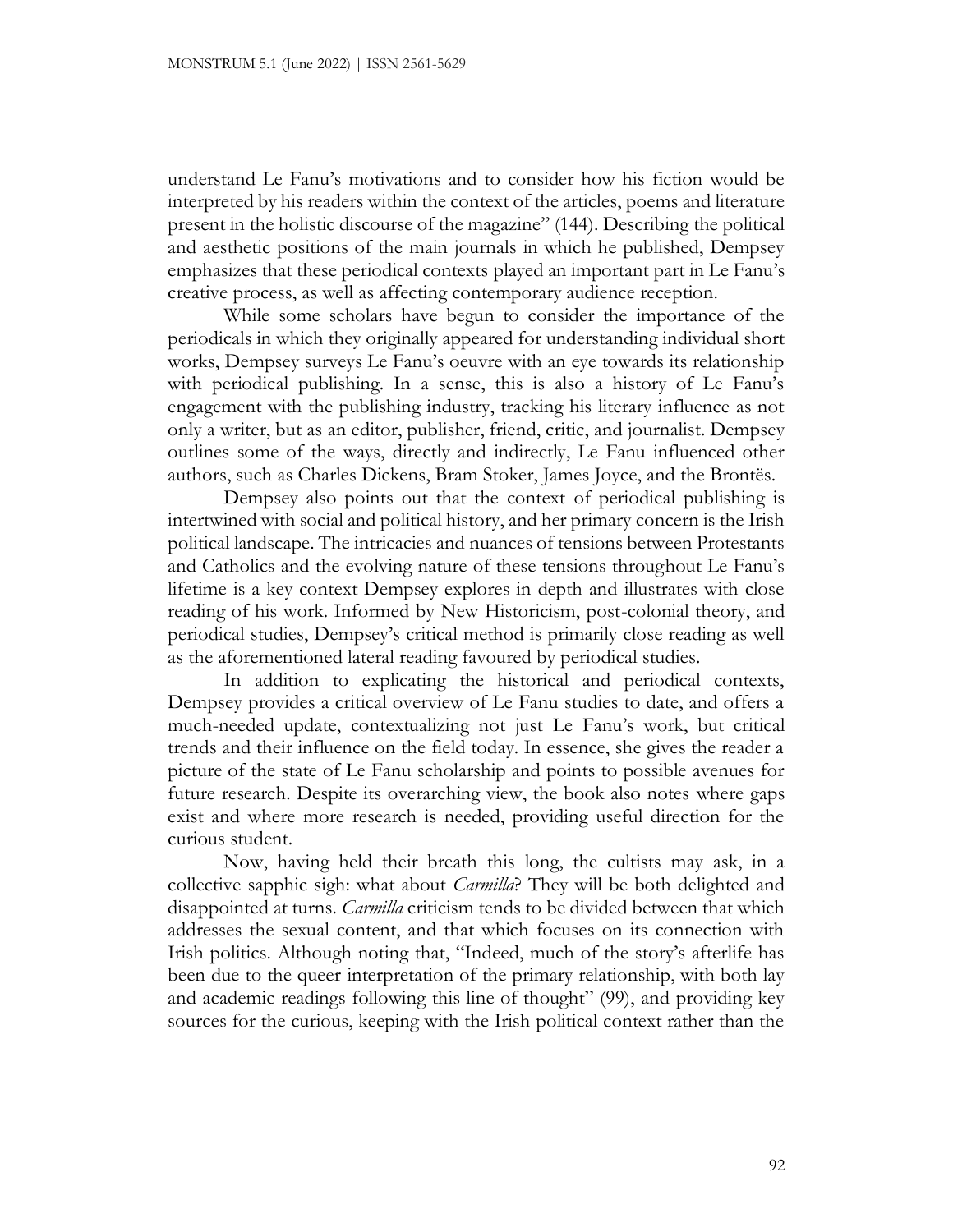\_\_\_\_\_\_\_\_\_\_\_\_\_\_\_\_\_\_

history of sexuality, Dempsey herself does not pursue "this line of thought," at least not here.

For Dempsey, *Carmilla*, set in a foreign country, marks Le Fanu's move away from Irish fiction to an English context, in an English periodical, to express Irish political interests (101-106). She notes that in this period, he makes a strong turn towards the supernatural gothic, which he had only dabbled in before (106). However, she tempers her critique by reminding us that *Carmilla* cannot merely be an analogy for Irish politics, ending her explanation of the larger contexts of this work's production history with the suggestive caveat that "A fuller reading of the contexts of the story shows that a myriad of [sic] influences were at work" (106) and that "This story, like all Le Fanu's work, cannot be plucked from its material or socio-cultural contexts in order to support a larger argument about waning Protestant power in nineteenth-century Ireland" (106-107). Those other contexts, Dempsey leaves for other scholars to contend with. Although some might disagree with her claim that "The patently queer relationship between the characters [in *Carmilla*] is practically unidentifiable elsewhere in his work (excepting, perhaps, the relationship between Maud Ruthyn and her cousin Milly) (100)," Dempsey is careful to leave her claims open to further discussion, and, just as we are left with Carmilla's "ambiguous alterations" (Le Fanu 78), one gets the sense she might even welcome such disputations.

With its comprehensive breadth and clear, accessible style, Dempsey's work is a must-read for Le Fanu scholars and fans alike. Surveying existing Le Fanu criticism to date, while also expanding upon it, this is perhaps the ideal, got-to book on Le Fanu that fictional seeker Harriet Vane dreamt of writing when she pursued her research on his life and work at Oxford in Dorothy Sayers' 1935 novel, *Gaudy Night*. As interest in Le Fanu is gathering steam once again, let Dempsey's tome be the starting point for future research.

— Anne Young

**Dr. Anne Young** is an independent scholar living in London Ontario, where she enjoys gothic and horror media through an intersectional feminist lens set in a gilded arabesque frame. Currently engaged in writing the biography of Carmilla Karnstein, she has previously published on women's hidden authorship in both the cult novel *Story of O* and the popular films of Dario Argento.